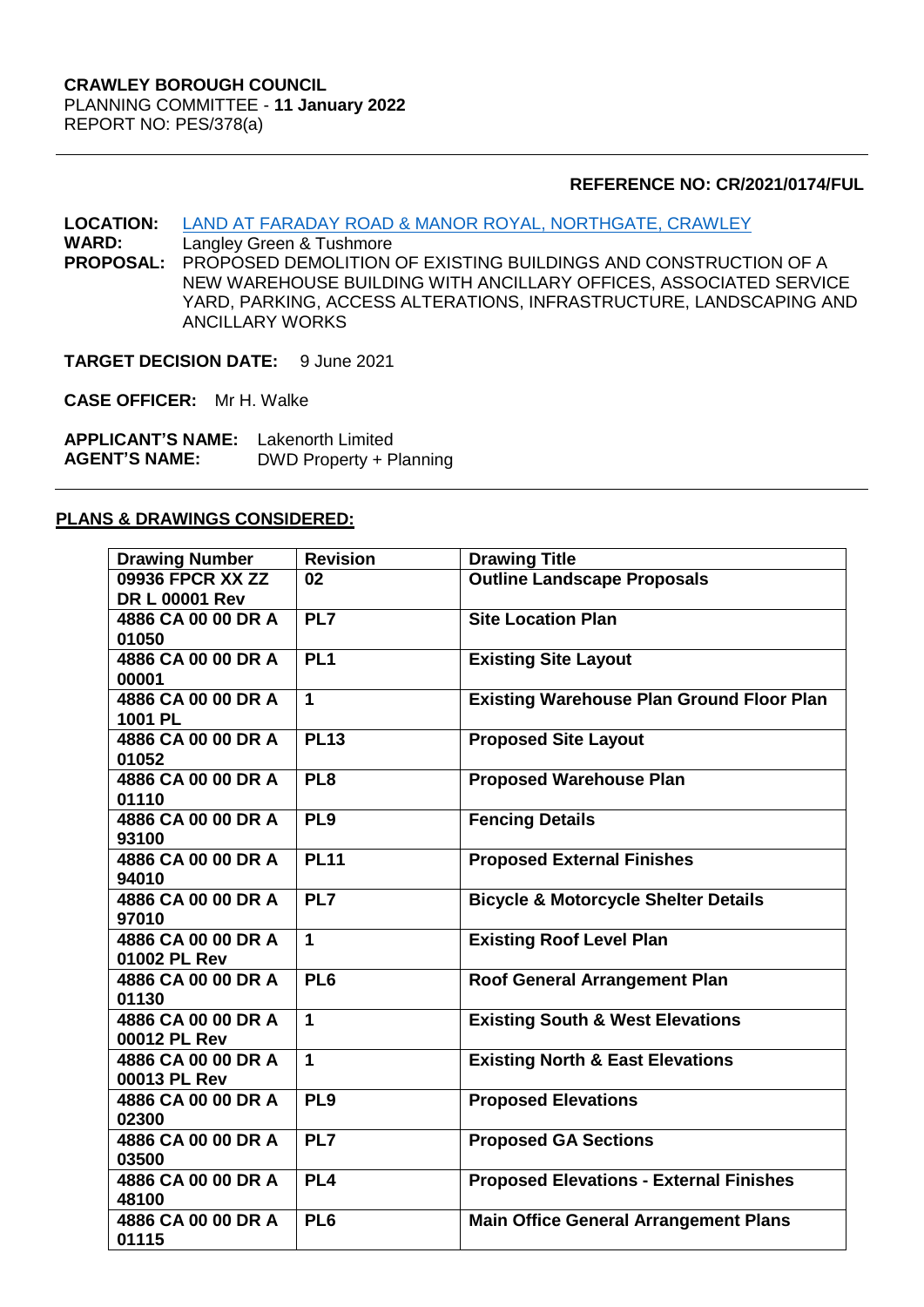# **ADDENDUM REPORT**

### **REASON FOR REPORTING TO COMMITTEE:-**

- 1.1 This application was considered at the meeting of the Planning Committee on 31<sup>st</sup> August 2021. A copy of the original committee report is attached as Appendix A and the minutes of the meeting are attached as Appendix B at the end of this report.
- 1.2 Members will recall that at the meeting it was resolved to grant planning permission for the development subject to the conditions set out in the report, an amended condition 3 on the Construction Management Plan and an additional condition 22 on drainage. The resolution was also subject to the completion of a S106 agreement to secure the following:
	- Travel Plan monitoring fee of £3,500;
	- Off-site planting of a tree within the highway verge, subject to below ground investigations, with a commuted sum for ongoing care; and
	- Contribution towards off site tree planting based on the formula set out in policy CH6.
- 1.3 Since the committee resolution, officers and the applicants have been actively working to progress the S106 agreement. That work is ongoing. However, on 14 September, the Natural England Position Statement on Water Neutrality was received by the Local Planning Authority and, as a consequence, the planning permission cannot be issued until this matter is fully addressed.

#### **PLANNING CONSIDERATIONS:-**

- 2.1 This report solely considers the water neutrality issue that has arisen since the application was previously discussed by the Planning Committee.
- 2.2 Crawley is situated in an area of serious water stress, as identified by the Environment Agency. The application site is supplied with water by Southern Water from its Sussex North Water Resource Zone (SNWRZ). This supply is sourced from abstraction points in the Arun Valley, which includes locations such as the Amberley Wild Brooks Site of Special Scientific Interest (SSSI), the Pulborough Brooks SSSI and the Arun Valley Special Protection Area/Special Area of Conservation and Ramsar sites.
- 2.3 On 14 September 2021, the council received a Position Statement from Natural England. The Natural England position is that it cannot be concluded that the existing abstraction within the SNWRZ is not having an adverse impact on the protected Arun Valley sites. It advises that developments within this zone must not add to this impact.
- 2.4 Under the Conservation of Habitats and Species Regulations 2017 (s.63), Crawley Borough Council is the Competent Authority and has a duty to consider the impact of development on protected species and habitats. These Regulations and the Natural England Position Statement require, as a matter of law, applications for planning permission in the SNWRZ to demonstrate that they do not increase pressure on water resources and that they are *"water neutral."* As a consequence, all applications that may affect water consumption need to be 'screened' to identify whether the proposed development, individually or in combination with other projects, will result in a significant effect on the Arun Valley sites.
- 2.5 This application is not exempt under the Screening process and therefore the applicants are required to submit evidence so that a judgement can be made by CBC as to whether there could be any potential significant impacts of the development on the Arun Valley sites by way of an 'Appropriate Assessment'. In accordance with the Natural England Position Statement to meet this test the development must demonstrate that it is *"water neutral."* The definition of water neutrality is the use of water in the supply area before the development being the same or lower after the development is in place.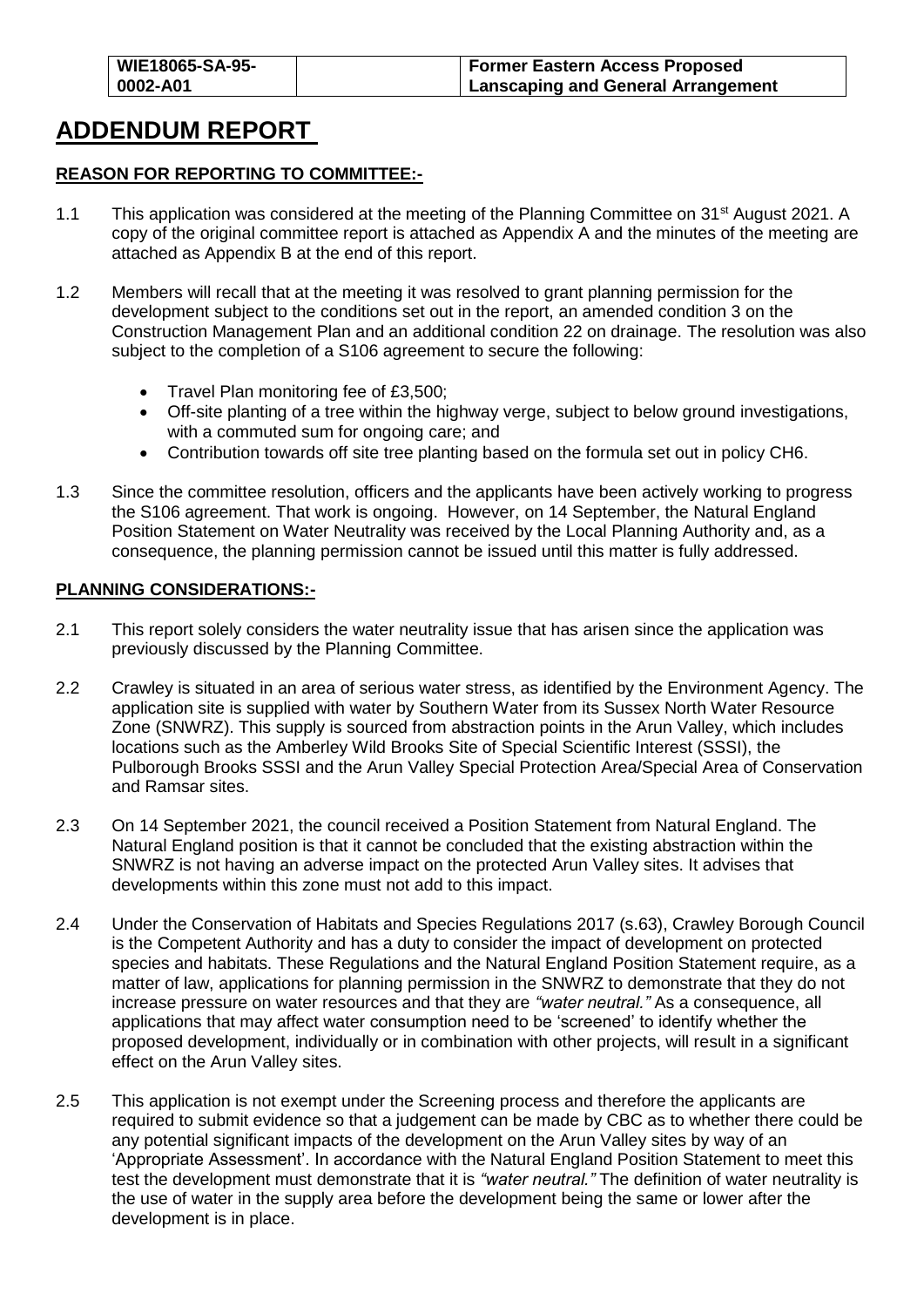- 2.6 This application is one where the new use proposed for the site, which is as a storage and distribution warehouse, was identified as being potentially more efficient or water neutral than that of the previous site use for warehousing and aviation related food production within a larger building than is currently proposed.
- 2.7 The applications have provided a variety of documents including a Water Neutrality Report (which was updated to respond to queries from the Council's consultants), an Energy and Sustainability Strategy and existing and proposed floorplans. Along with various BREEAM WAT 01 calculator tool outputs and supporting emails, together these form part of the 'Appropriate Assessment'. This information has been independently assessed for CBC by a specialist consultant.
- 2.8 The review considered the existing water use of the building based on existing occupancy, consideration of existing building layout and estimated age of building (and associated water fittings). An annual water consumption figure was calculated (and agreed by CBC's consultants) as 12,636m<sup>3</sup>/year for the existing use. Further information is awaited on occupancy levels in the existing building.
- 2.9 The proposed development represents a significant reduction in floorspace to around 70% of the current building. This development is speculative, so the future occupancy rate and water usage has been calculated based on the BREEAM water calculation. Based on these assumptions, the water demand calculation, again as agreed by CBC's consultants, is 867m<sup>3</sup>/year.
- 2.10 Officers and our consultants have considered the report and associated documents and agree with the assumptions and conclusions. Despite the outstanding query about existing occupancy levels, the consultant is confident that this will not significantly affect the water consumption figures. It is therefore considered that, assuming the development is implemented in accordance with the evidence provided, the development would be "water neutral." Conditions are therefore required to ensure compliance with the proposed measures and a further condition due to the speculative nature of the application to control possible water intensive vehicle washing which could be associated with a Class B8 use.
- 2.11 Based on these findings an Appropriate Assessment document is being prepared by Officers and sent to Natural England for comment (as required under the Habitat Regulations). A reasonable time period is required for that consultation.

# **Conditions**

2.12 As a result of the measures agreed to successfully address water neutrality, it is recommended that one additional condition be added to the previously recommended conditions and two be amended. The additional conditions 23 and 24 would secure details of the proposed measures to achieve three credits for the BREEAM WAT 01 category and preclude provision of vehicle washing facilities without the consent of the Local Planning Authority. The amended condition 21 would include water neutrality within the reason for restricting the use of the premises. This is because other potential uses, such as offices or industrial use, could increase water usage. This potential impact would need to be assessed before any such change of use could be agreed. It is also recommended that the reasons for condition 9 (Soft landscaping) be amended to include the policy reference, which was previously omitted in error. In addition, the previous resolution to grant was subject to one amended condition (3 - (Construction Management Plan) and one additional condition (22 - Sustainable Urban Drainage System) as agreed at the Planning Committee. These are included in the proposed recommendation.

# **CONCLUSIONS:-**

3.1 Officers are satisfied that the applicant has demonstrated that the proposed development would be water neutral. Consequently, approval is recommended subject to the conditions set out in this report and to a S106 agreement to secure the contributions previously agreed.

# **RECOMMENDATION RE: CR/2021/0174/FUL**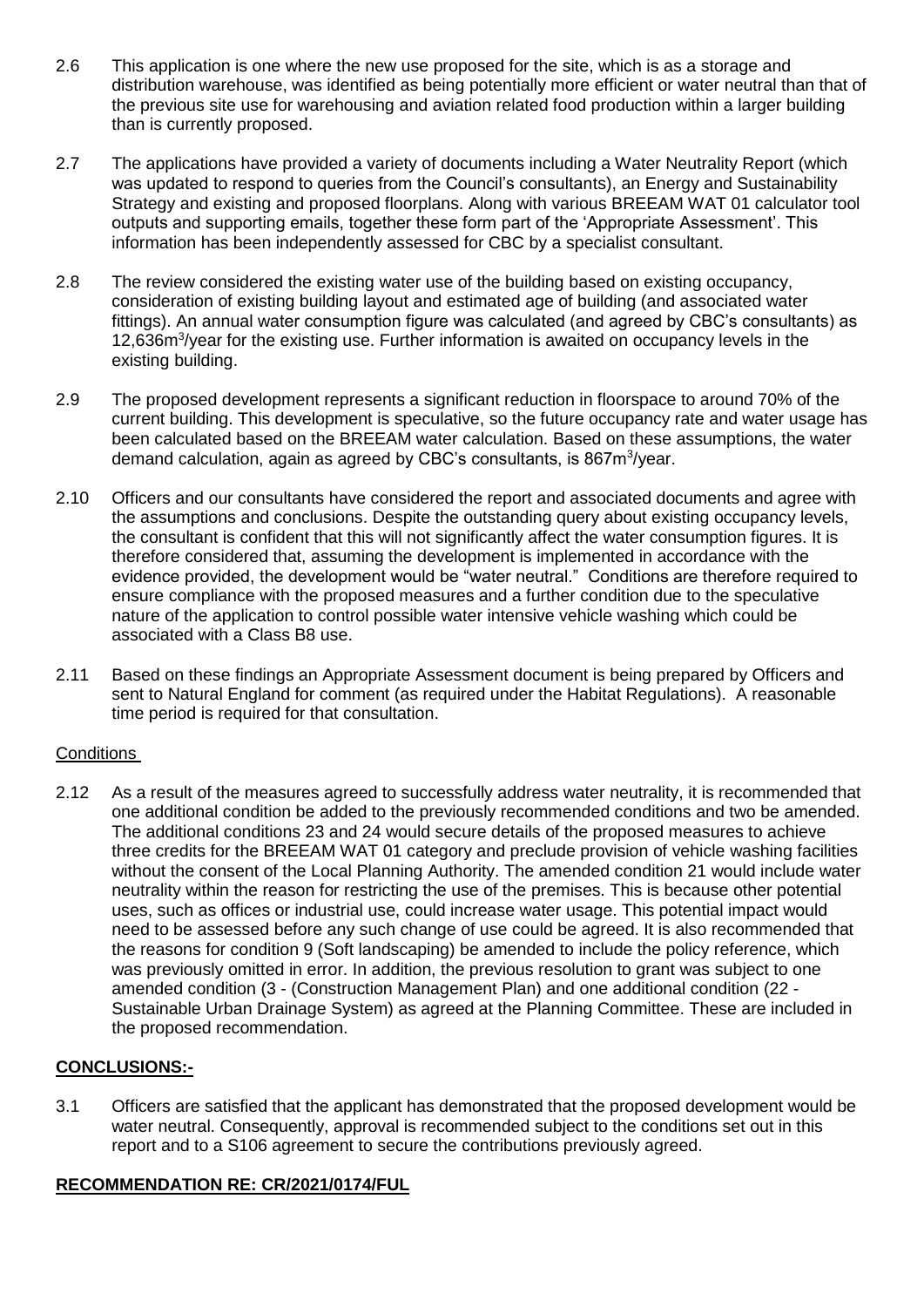Delegate the decision to **permit** the application to the Head of Economy and Planning, subject to the conclusion of consultation with Natural England, the conclusion of a Section 106 Agreement, and subject to the following conditions (including the amended and additional conditions as set out above):-

- 1. The development hereby permitted shall be begun before the expiration of 3 years from the date of this permission. REASON: To comply with Section 91 of the Town & Country Planning Act 1990.
- 2. The development hereby permitted shall not be carried out other than in accordance with the approved plans as listed below save as varied by the conditions hereafter: (Drawing numbers to be added) REASON: For the avoidance of doubt and in the interests of proper planning.
- 3. No development shall take place, including any works of demolition, until a Construction Management Plan has been submitted to and approved in writing by the Local Planning Authority. Thereafter the approved Plan shall be implemented and adhered to throughout the entire construction period. The Plan shall provide details as appropriate, but not necessarily be restricted to, the following matters:
	- the anticipated number, frequency and types of vehicles used during construction;
	- the method of access and routing of vehicles during construction;
	- the parking of vehicles by site operatives and visitors;
	- the loading and unloading of plant, materials and waste;
	- the storage of plant and materials used in construction of the development;
	- the erection and maintenance of security hoarding;
	- the provision of temporary construction and security lighting;

the provision of wheel washing facilities and other works required to mitigate the impact of construction upon the public highway (including the provision of temporary Traffic Regulation Orders);

- details of public engagement both prior to and during construction works; and

- details showing how surface water will be drained during the construction phase.

REASON: In the interests of highway safety and the amenities of the area in accordance with policies CH3, ENV11, ENV12 and IN3 of the Crawley Borough Local Plan 2015-2030.

REASON why pre-commencement condition: as it relates to potential impact upon the surrounding area starting from the setting up for construction activities and demolition.

4. No development, including any site setting up works, shall take place until a dust management plan to control the emission of dust from the demolition and construction works at the site has been submitted to and agreed in writing by the Local Planning Authority. The scheme shall be implemented in strict accordance with the agreed dust management plan unless otherwise agreed in writing by the Local Planning Authority. The approved plan should follow the guidance and recommendations in the Institute of Air Quality Management's Guidance on the Assessment of Dust from Demolition and Construction. REASON: In the interests of amenity in accordance with policies CH3 and ENV12 of the Crawley Borough Local Plan 2015-2030.

Reason why pre-commencement condition: As it relates to potential impact upon the surrounding area starting from the setting up for construction activities and demolition.

5. No development approved by this planning permission shall commence until a strategy to deal with the potential risks associated with any contamination of the site has been submitted to and approved in writing by the Local Planning Authority. The strategy will include the following components:

(1) A preliminary risk assessment which has identified:

- all previous uses;
- potential contaminants associated with those uses;
- a conceptual model of the site indicating sources, pathways and receptors; and

- potentially unacceptable risks arising from contamination at the site.

(2) A site investigation scheme, based on (1), to provide information for a detailed assessment of the risk to all receptors that may be affected, including those off site.

(3) The results of the site investigation and the detailed risk assessment referred to in (2) and, based on these, an options appraisal and remediation strategy giving full details of the remediation measures required and how they are to be undertaken.

(4) A verification plan providing details of the data that will be collected in order to demonstrate that the works set out in the remediation strategy in (3) are complete and identifying any requirements for longerterm monitoring of pollutant linkages, maintenance and arrangements for contingency action.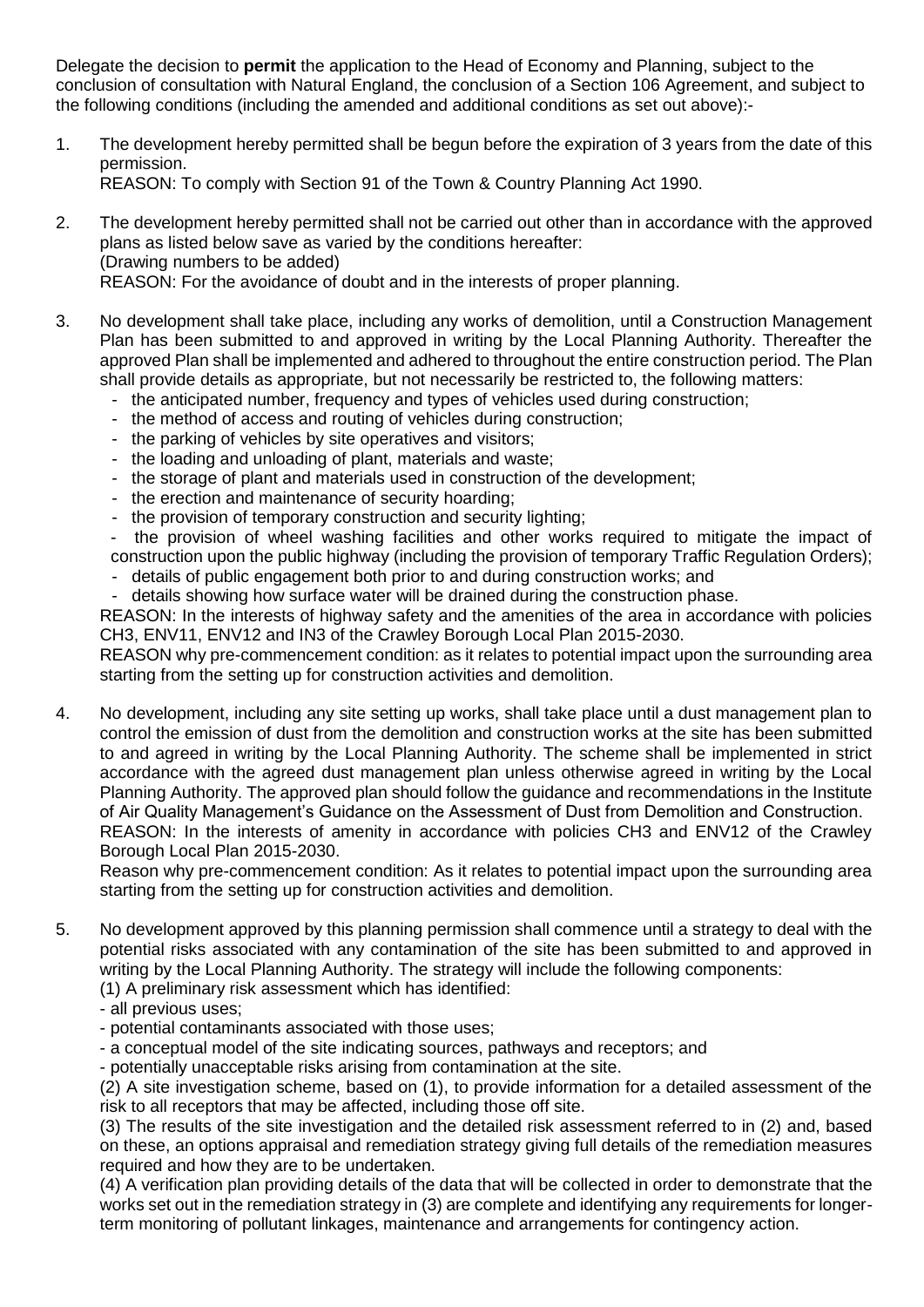Any changes to these components require the written consent of the Local Planning Authority. The scheme shall be implemented as approved.

REASON: The proposed site is on a former engineering works with risk of contamination on the site and to ensure that the development does not contribute to, or is not put at unacceptable risk from, or adversely affected by, unacceptable levels of water pollution or contaminated land in accordance with Policy ENV10 of Crawley Borough Local Plan 2015-2030 and with paragraph 170 of the National Planning Policy Framework.

Reason why pre-commencement: This condition is required pre-commencement as it relates to how contamination will be investigated and remediated during demolition, construction and then during operation.

6. The development hereby permitted shall be carried out in accordance with the FPCR Arboricultural Method Statement and its Tree Protection Plan dated March 2021 submitted with the application. The tree protection measures set out within the report must be fully implemented prior to the commencement of site setting up activities or demolition and thereafter maintained for the duration of the construction works.

REASON: To ensure that the trees to be retained are not compromised during the construction of the development in accordance with policies CH2 and CH3 of the Crawley Borough Local Plan 2015-2030. Reason why pre-commencement: As site setting up activities involve risk to nearby trees and to ensure that no harm occurs to trees that are being retained.

7. With the exemption of demolition, site preparation, drainage, foundation and structural works, development shall not take place unless and until a schedule of materials and finishes, including samples of such materials and finishes, to be used for external walls and roofs of the proposed building, including the glazing and cladding, have been submitted to and approved by the Local Planning Authority. The development shall thereafter only be constructed in accordance with the approved materials.

REASON: To enable the Local Planning Authority to control the development in detail in the interests of amenity in accordance with policy CH3 of the Crawley Borough Local Plan 2015-2030.

8. Development shall not commence until a Bird Hazard Management Plan has been submitted to and approved in writing by the Local Planning Authority. The submitted plan shall include details of:

- Monitoring of any standing water within the site, whether temporary or permanent; and

- Management of any flat/shallow pitched roofs on buildings within the site which may be attractive to nesting, roosting and "loafing" birds.

The Bird Hazard Management Plan shall be implemented as approved upon completion of the roofs and shall remain in force for the life of the building. No subsequent alterations to the plan are to take place unless first submitted to and approved in writing by the Local Planning Authority.

REASON: It is necessary to manage the site in order to minimise its attractiveness to birds which could endanger the safe movement of aircraft and the operation of Gatwick Airport and in accordance with policy IN1 of the Crawley Borough Local Plan 2015-2030.

Reason why pre-commencement condition: As it relates to potential aviation safety issues arising from drainage during and post construction.

9. No above ground development shall take place until full details of soft landscaping works have been submitted to and approved in writing by the Local Planning Authority. These details shall include: - The species, number and spacing of trees and shrubs

No subsequent alterations to the approved landscaping scheme are to take place unless submitted to and approved in writing by the Local Planning Authority. The scheme shall be implemented as approved. REASON: To avoid endangering the safe movement of aircraft and the operation of Gatwick Airport through the attraction of birds and an increase in the bird hazard risk of the application site and in accordance with policy IN1 of the Crawley Borough Local Plan 2015-2030.

10. No development, other than demolition, shall take place until details of the provisions referred to in the submitted Energy and Sustainability Strategy dated February 2021 to facilitate the connection of the development to a future District Energy Network in the vicinity have been submitted to and agreed in writing by the Local Planning Authority. The development shall be implemented in accordance with the agreed details.

REASON: In the interests of environmental sustainability in accordance with policy ENV7 of the Crawley Borough Local Plan 2015 and the Planning and Climate Change Supplementary Planning Document.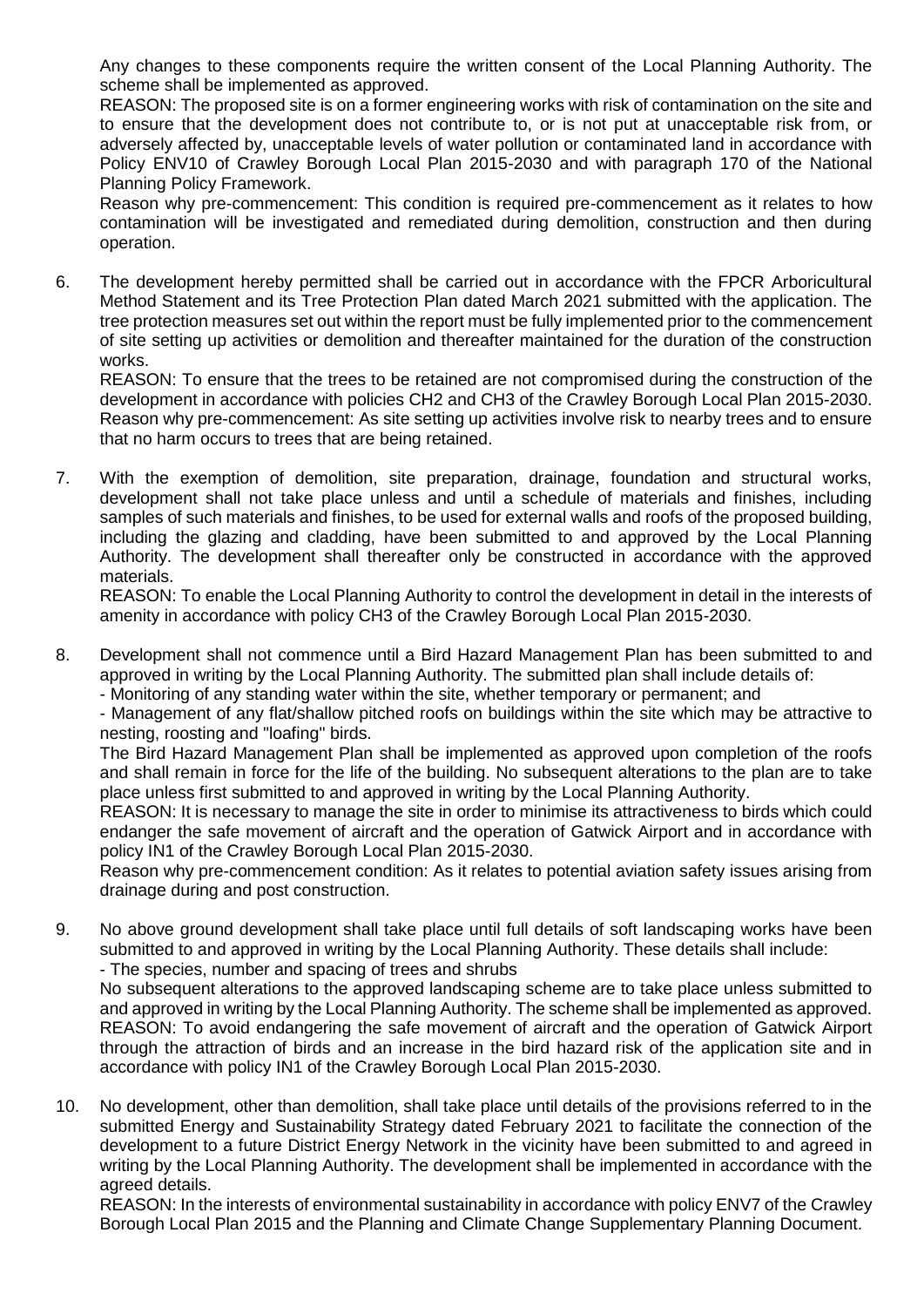11. No solar panels shall be installed until details have been submitted to and approved in writing by the Local Planning Authority. The development shall not be occupied until the photovoltaics referred to in the submitted Energy and Sustainability Strategy dated February 2021 have been installed and made operational in accordance with full details that have first been submitted to and been approved in writing by the Local Planning Authority. The scheme shall be implemented as approved and no subsequent alterations to the approved scheme shall take place unless submitted to and approved in writing by the Local Planning Authority.

REASON: In the interests of environmental sustainability and to ensure the development does not endanger the safe movement of aircraft or the operation of Gatwick Airport through interference with communication, navigational aids and surveillance equipment and glare issues, in accordance with policies ENV6 and IN1 of the Crawley Borough Local Plan 2015-2030.

- 12. Within three months of the occupation of the development, a post-construction report shall be submitted to and agreed in writing by the Local Planning Authority verifying that the development has achieved the minimum Energy and Water standards for BREEAM 'Excellent'. REASON: In the interests of sustainable design and construction in accordance with policies ENV6 and ENV9 of the Crawley Borough Local Plan 2015-2030 and the Planning and Climate Change Supplementary Planning Document.
- 13. No piling shall take place until a piling method statement (detailing the depth and type of piling to be undertaken and the methodology by which such piling will be carried out, including measures to prevent and minimise the potential for damage to subsurface sewerage infrastructure, and the programme for the works) has been submitted to and approved in writing by the Local Planning Authority. Any piling must be undertaken in strict accordance with the approved piling method statement. REASON: The proposed works will be in close proximity to underground sewerage utility infrastructure,

which piling has the potential to damage or impact upon and in accordance with Policy IN1 of the Crawley Borough Local Plan 2015-2030.

- 14. The development hereby approved shall not be first occupied until details of the maintenance and management of the SuDS system have been set out in a site-specific maintenance manual and submitted to, and approved in writing, by the Local Planning Authority. The scheme shall subsequently be implemented and maintained in accordance with the approved details. REASON: This is a major development and the performance of the SUDS must be future proofed to avoid flooding within the development and subsequent flood and drainage problems off-site in accordance with Policy EN8 of the Crawley Borough Local Plan 2015 - 2030.
- 15. No part of the development shall be first occupied until such time as the existing vehicular access onto Manor Royal has been physically closed in accordance with plans and details submitted to and approved in writing by the Local Planning Authority. REASON: In the interests of road safety in accordance with policies CH3 and IN3 of the Crawley Borough Local Plan 2015-2030.
- 16. Prior to the first occupation of the development hereby approved, the car, cycle, motorcycle and lorry parking serving the warehouse shall be constructed in accordance with the approved plans. Once provided, the spaces shall thereafter be retained at all times for their designated purpose. REASON: To ensure that adequate and satisfactory provision is made for the parking and manoeuvring of vehicles clear of all highways in accordance with policies CH3 and IN4 of the Crawley Local Plan 2015-2030 and the parking standards set out in the Urban Design Supplementary Planning Document.
- 17. No part of the development shall be first occupied until Electric Vehicle Charging spaces have been provided and made operational in accordance with plans and details submitted to and approved by the Local Planning Authority. REASON: To provide EVC charging points to support the use of electric vehicles in accordance with national sustainable transport policies and the relevant provision of the National Planning Policy Framework.
- 18. All planting, seeding or turfing comprised in the approved landscaping scheme shall be carried out in the first planting and seeding seasons following the occupation of the buildings or the completion of the development, whichever is the sooner, and any trees or plants which within a period of five years from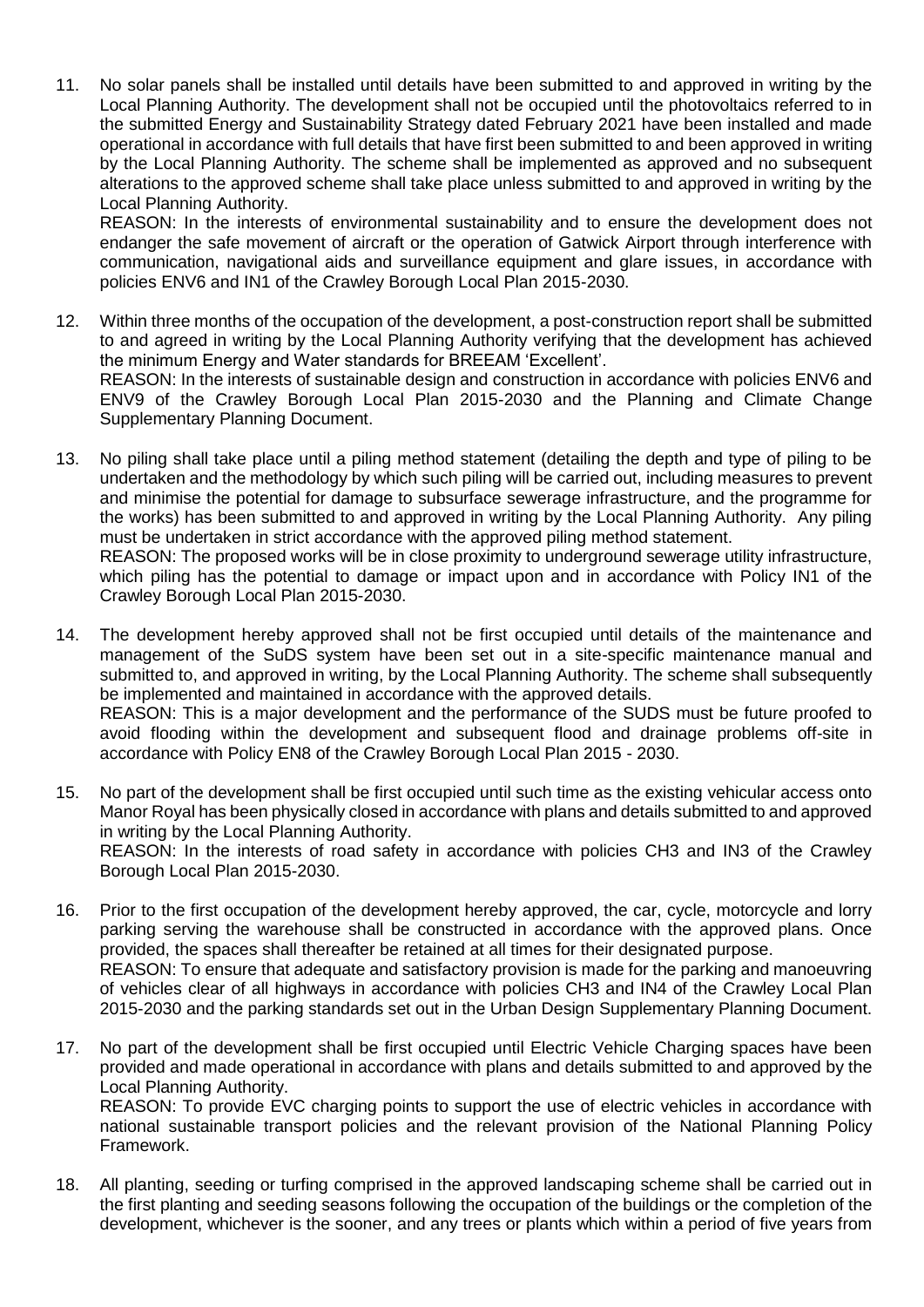the completion of the development die, are removed, or become seriously damaged or diseased shall be replaced in the next planting season with others of similar size and species, unless the Local Planning Authority gives written consent to any variation.

REASON: In the interests of amenity and of the environment of the development in accordance with Policy CH3 of the Crawley Borough Local Plan 2015 - 2030.

- 19. Upon the first occupation/commencement of use, the Applicant shall implement the measures incorporated within the approved travel plan. The Applicant shall thereafter monitor, report and subsequently revise the travel plan as specified within the approved document. REASON: To encourage and promote sustainable transport in accordance with policies CH3 and IN3 of the Crawley Borough Local Plan 2015-2030 and the National Planning Policy Framework.
- 20. Prior to the first occupation of the warehouse building hereby approved, a verification report demonstrating the completion of the works set out in the approved remediation strategy and the effectiveness of the remediation shall be submitted to and been approved in writing by the Local Planning Authority. The report shall include results of sampling and monitoring carried out in accordance with the approved verification plan to demonstrate that the site remediation criteria have been met. REASON: The proposed site is on a former engineering works with risk of contamination on the site and to ensure that the site does not pose any further risk to human health or the water environment by demonstrating that the requirements of the approved verification plan have been met and that remediation of the site is complete in accordance with Policy ENV10 of Crawley Borough Local Plan
- 21. Notwithstanding the provisions of the Town and Country Planning (General Permitted Development) (England) Order 2015, including any future amendments, the proposed building hereby approved shall be used for storage and distribution (B8) use only and for no other purpose defined by the Town and Country Planning (Use Classes) Order 1987 (as amended), without the prior written consent of the Local Planning Authority.

2015-2030 and with paragraph 170 of the National Planning Policy Framework.

REASON: To ensure that levels of parking provision and the appropriateness of other uses within the Manor Royal Main Employment Area can be properly assessed in accordance with policies CH3, EC2 and EC3 of the Crawley Borough Local Plan 2015-2030 and the parking standards within the Urban Design Supplementary Planning Document and, taking account of the Natural England Position Statement on water neutrality received on 14 September 2021, to ensure that the development does not cause an adverse impact upon protected habitats in the Arun Valley, including the Amberley Wild Brooks Site of Special Scientific Interest (SSSI), the Pulborough Brooks SSSI and the Arun Valley Special Protection Area/Special Area of Conservation and Ramsar sites, in breach of the Conservation of Species and Habitats Regulations 2017.

22. Prior to the occupation of the development hereby permitted, a post construction drainage certification shall be submitted to and approved in writing by the Local Planning Authority. This shall confirm that the works, including the SuDS features, proposed in the Flood Risk Assessment have been constructed as stated. This shall be carried out by a third party. REASON: This is a major development and the performance of the drainage system must be future

proofed to avoid flooding within the development and subsequent flood risk to other areas close to the development site in accordance with Policy EN8 of the Crawley Borough Local Plan 2015-2030.

23. No above ground development shall take place until precise details of the low-flow water fittings to be installed for both units to achieve at least a 40% improvement on the BREEAM baseline standard and to meet the target of 3 credits for the WAT 01 category have been submitted to and agreed in writing by the Local Planning Authority. The development shall thereafter be implemented in accordance with the agreed details

REASON: In order to comply with the Natural England Position Statement on water neutrality received on 14 September 2021, to ensure that the development does not cause an adverse impact upon protected habitats in the Arun Valley, including the Amberley Wild Brooks Site of Special Scientific Interest (SSSI), the Pulborough Brooks SSSI and the Arun Valley Special Protection Area/Special Area of Conservation and Ramsar sites, that would be in breach of the Conservation of Species and Habitats Regulations 2017.

24. No part of the building or the site shall be designated, equipped or used as a vehicle washing area without the prior written consent of the Local Planning Authority.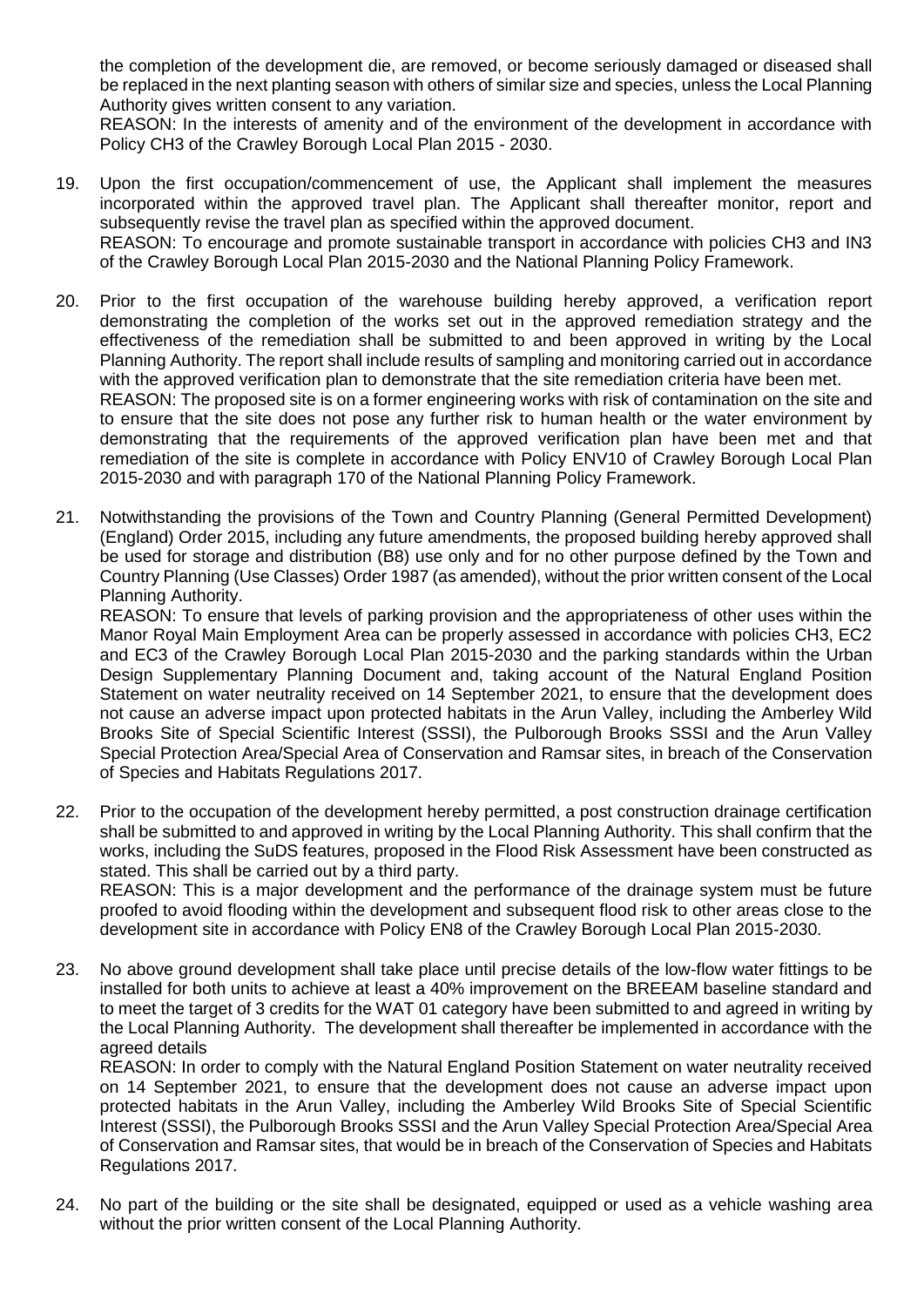REASON: In order to comply with the Natural England Position Statement on water neutrality received on 14 September 2021, to ensure that the development does not cause an adverse impact upon protected habitats in the Arun Valley, including the Amberley Wild Brooks Site of Special Scientific Interest (SSSI), the Pulborough Brooks SSSI and the Arun Valley Special Protection Area/Special Area of Conservation and Ramsar sites, that would be in breach of the Conservation of Species and Habitats Regulations 2017.

#### **INFORMATIVES**

1. Within the boundaries of Crawley Borough Council the Control of Pollution Act 1974 is used to control noise from construction sites. Section 60 of the Act permits Local Authorities to specify the hours the noisy works are permitted.

The permitted hours for noisy construction work in the Borough of Crawley are a follows: 0800 to 1800 Monday to Friday and 0800 to 1300 on Saturday. With no noisy construction works taking place on Sundays, Bank Holidays, Public Holidays, Christmas Day, Boxing Day or New Years' Day.

The developer shall employ at all times the best practical means to minimise noise disturbance to nearby residents. All construction work practises shall comply with B.S. 5228 1:2009 'Code of practice for noise and vibration control on construction and open sites'.

Any exemptions to the above hours must be agreed with The Environmental Health Team in advance.

- 2. Given the nature of the proposed development it is possible that a crane may be required during its construction. We would, therefore, draw the applicant's attention to the requirement within the British Standard Code of Practice for the safe use of cranes, for crane operators to consult the aerodrome before erecting a crane in close proximity to an aerodrome. Gatwick Airport requires a minimum of four weeks notice. For crane queries/applications please email: lgwcranes@gatwickairport.com. Details of the crane process can be found in CAP1096 'Guidance to Crane Operators on Aviation Lighting and Notification' available at www.caa.co.uk.
- 3. A Groundwater Risk Management Permit from Thames Water will be required for discharging groundwater into a public sewer. Any discharge made without a permit is deemed illegal and may result in prosecution under the provisions of the Water Industry Act 1991. Thames Water would expect the developer to demonstrate what measures he will undertake to minimise groundwater discharges into the public sewer. Permit enquiries should be directed to Thames Water's Risk Management Team by telephoning 020 3577 9483 or by emailing trade.effluent@thameswater.co.uk. Application forms should be completed online via www.thameswater.co.uk (Please refer to the Wholesale; Business customers; Groundwater discharges section).
- 4. The applicant is advised that this site falls within the area covered by Southern Water plc. For your information, contact details are Southern Water, Southern House, Yeoman Road, Worthing, West Sussex BN13 3NX (Tel: 0845 278 0845).
- 5. The applicant is required to obtain all appropriate consents from West Sussex County Council, as Highway Authority, to cover the off-site highway works. The applicant is requested to contact The Implementation Team Leader (01243 642105) to commence this process. The applicant is advised that it is an offence to undertake any works within the highway prior to the agreement being in place.
- 6. The applicant is encouraged to engage with Manor Royal BID regarding the ReEnergise Manor Royal Onsite Renewable Energy Project, sustainable travel initiatives and other ongoing initiatives in the area.
- 1. NPPF Statement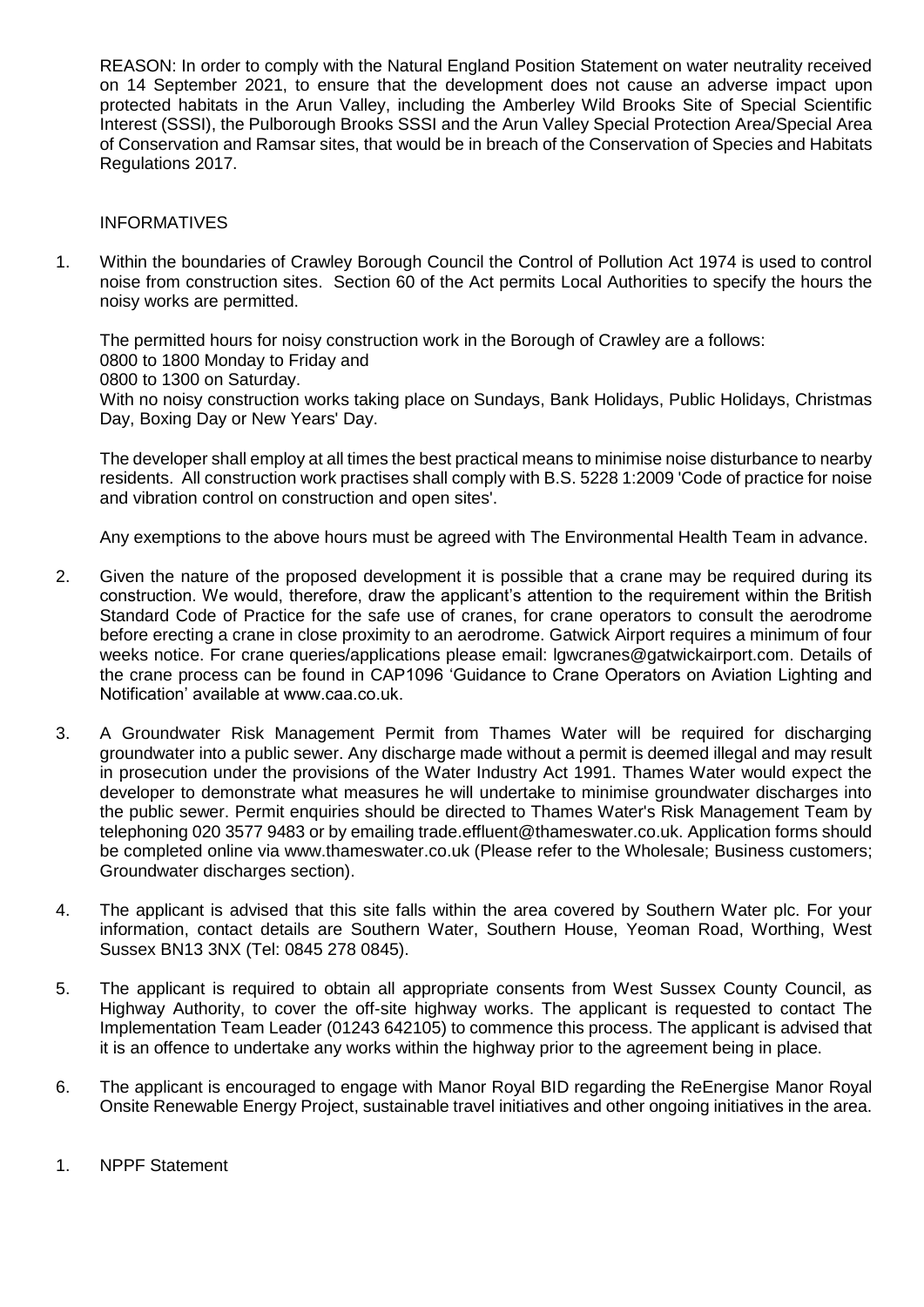In determining this planning application, the Local Planning Authority assessed the proposal against all material considerations and has worked with the applicant in a positive and proactive manner based on seeking solutions where possible and required, by:

• Providing advice in a timely and manner through pre-application discussions/correspondence.

• Liaising with consultees, the applicant and the agent and discussing the proposal where considered appropriate and necessary in a timely manner during the course of the determination of the application.

• Seeking amended plans/additional information to address identified issues during the course of the application.

This decision has been taken in accordance with the requirement in the National Planning Policy Framework, as set out in article 35, of the Town and Country Planning (Development Management Procedure) Order 2015.